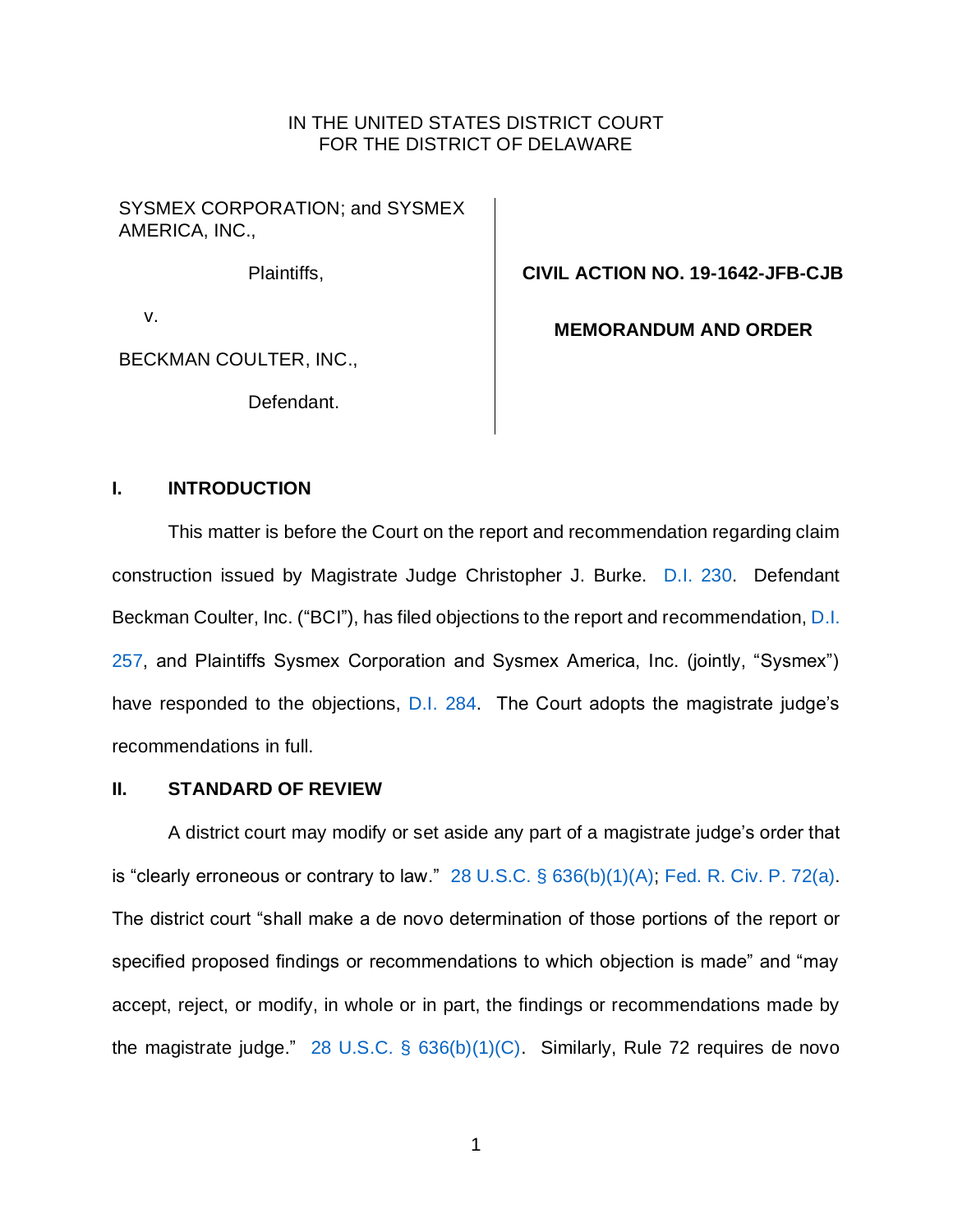review of any recommendation that is dispositive of a claim or defense of a party. [Fed.](https://www.westlaw.com/Document/NC74C9100B96C11D8983DF34406B5929B/View/FullText.html?transitionType=Default&contextData=(sc.Default)&VR=3.0&RS=da3.0)  [R. Civ. P. 72\(b\)\(3\).](https://www.westlaw.com/Document/NC74C9100B96C11D8983DF34406B5929B/View/FullText.html?transitionType=Default&contextData=(sc.Default)&VR=3.0&RS=da3.0)

The Supreme Court has construed the statutory grant of authority conferred on magistrate judges under [28 U.S.C. § 636](https://www.westlaw.com/Document/NE76D7C80E34E11DEA7C5EABE04182D4D/View/FullText.html?transitionType=Default&contextData=(sc.Default)&VR=3.0&RS=da3.0) to mean that nondispositive pretrial matters are governed by § 636(b)(1)(A) and dispositive matters are covered by § 636(b)(1)(B). *Gomez v. United States*[, 490 U.S. 858, 873–74 \(1989\);](https://www.westlaw.com/Document/Id4c18fe89c1d11d991d0cc6b54f12d4d/View/FullText.html?transitionType=Default&contextData=(sc.Default)&VR=3.0&RS=da3.0&fragmentIdentifier=co_pp_sp_780_873) *see also* [Fed. R. Civ. P. 72\(a\).](https://www.westlaw.com/Document/NC74C9100B96C11D8983DF34406B5929B/View/FullText.html?transitionType=Default&contextData=(sc.Default)&VR=3.0&RS=da3.0) Under subparagraph (b)(1)(B), a district court may refer a dispositive motion to a magistrate judge "to conduct hearings, including evidentiary hearings, and to submit to a judge of the court proposed findings of fact and recommendations for the disposition." [28](https://www.westlaw.com/Document/NE76D7C80E34E11DEA7C5EABE04182D4D/View/FullText.html?transitionType=Default&contextData=(sc.Default)&VR=3.0&RS=da3.0)  [U.S.C. § 636\(b\)\(1\)\(B\);](https://www.westlaw.com/Document/NE76D7C80E34E11DEA7C5EABE04182D4D/View/FullText.html?transitionType=Default&contextData=(sc.Default)&VR=3.0&RS=da3.0) *see EEOC v. City of Long Branch*[, 866 F.3d 93, 99–100 \(3d Cir.](https://www.westlaw.com/Document/I4950103077b111e7a3f3a229dca6c9c6/View/FullText.html?transitionType=Default&contextData=(sc.Default)&VR=3.0&RS=da3.0&fragmentIdentifier=co_pp_sp_506_99)  [2017\).](https://www.westlaw.com/Document/I4950103077b111e7a3f3a229dca6c9c6/View/FullText.html?transitionType=Default&contextData=(sc.Default)&VR=3.0&RS=da3.0&fragmentIdentifier=co_pp_sp_506_99) The product of a magistrate judge, following a referral of a dispositive matter, is often called a "report and recommendation" ("R&R"). *See Long Branch*[, 866 F.3d at 99–](https://www.westlaw.com/Document/I4950103077b111e7a3f3a229dca6c9c6/View/FullText.html?transitionType=Default&contextData=(sc.Default)&VR=3.0&RS=da3.0&fragmentIdentifier=co_pp_sp_506_99) [100](https://www.westlaw.com/Document/I4950103077b111e7a3f3a229dca6c9c6/View/FullText.html?transitionType=Default&contextData=(sc.Default)&VR=3.0&RS=da3.0&fragmentIdentifier=co_pp_sp_506_99)*.* "Parties 'may serve and file specific written objections to the proposed findings and recommendations' within 14 days of being served with a copy of the magistrate judge's report and recommendation." *Id.* [at 99](https://www.westlaw.com/Document/I4950103077b111e7a3f3a229dca6c9c6/View/FullText.html?transitionType=Default&contextData=(sc.Default)&VR=3.0&RS=da3.0&fragmentIdentifier=co_pp_sp_506_99) (quoting [Fed. R. Civ. P. 72\(b\)\(2\)\)](https://www.westlaw.com/Document/NC74C9100B96C11D8983DF34406B5929B/View/FullText.html?transitionType=Default&contextData=(sc.Default)&VR=3.0&RS=da3.0).

"If a party objects timely to a magistrate judge's report and recommendation, the district court must 'make a de novo determination of those portions of the report or specified proposed findings or recommendations to which objection is made.'" *[Id.](https://www.westlaw.com/Document/NC74C9100B96C11D8983DF34406B5929B/View/FullText.html?transitionType=Default&contextData=(sc.Default)&VR=3.0&RS=da3.0)* (quoting [28 U.S.C. § 636\(b\)\(1\)\)](https://www.westlaw.com/Document/NE76D7C80E34E11DEA7C5EABE04182D4D/View/FullText.html?transitionType=Default&contextData=(sc.Default)&VR=3.0&RS=da3.0).

Objections to claim-construction determinations in an R&R are reviewed de novo. *See [St. Clair Intellectual Prop. Consultants, Inc. v. Matsushita Elec. Indus. Co.](https://www.westlaw.com/Document/I0f0894b1253111df9988d233d23fe599/View/FullText.html?transitionType=Default&contextData=(sc.Default)&VR=3.0&RS=da3.0&fragmentIdentifier=co_pp_sp_4637_542)*, 691 F. [Supp. 2d 538, 542 \(D. Del. 2010\);](https://www.westlaw.com/Document/I0f0894b1253111df9988d233d23fe599/View/FullText.html?transitionType=Default&contextData=(sc.Default)&VR=3.0&RS=da3.0&fragmentIdentifier=co_pp_sp_4637_542) [28 U.S.C. § 636\(b\)\(1\);](https://www.westlaw.com/Document/NE76D7C80E34E11DEA7C5EABE04182D4D/View/FullText.html?transitionType=Default&contextData=(sc.Default)&VR=3.0&RS=da3.0) [Fed. R. Civ. P. 72\(b\)\(3\).](https://www.westlaw.com/Document/NC74C9100B96C11D8983DF34406B5929B/View/FullText.html?transitionType=Default&contextData=(sc.Default)&VR=3.0&RS=da3.0) Claim construction falls "exclusively within the province of the court," not that of the jury. *[Teva](https://www.westlaw.com/Document/I112387f2a08611e4a795ac035416da91/View/FullText.html?transitionType=Default&contextData=(sc.Default)&VR=3.0&RS=da3.0&fragmentIdentifier=co_pp_sp_708_837)*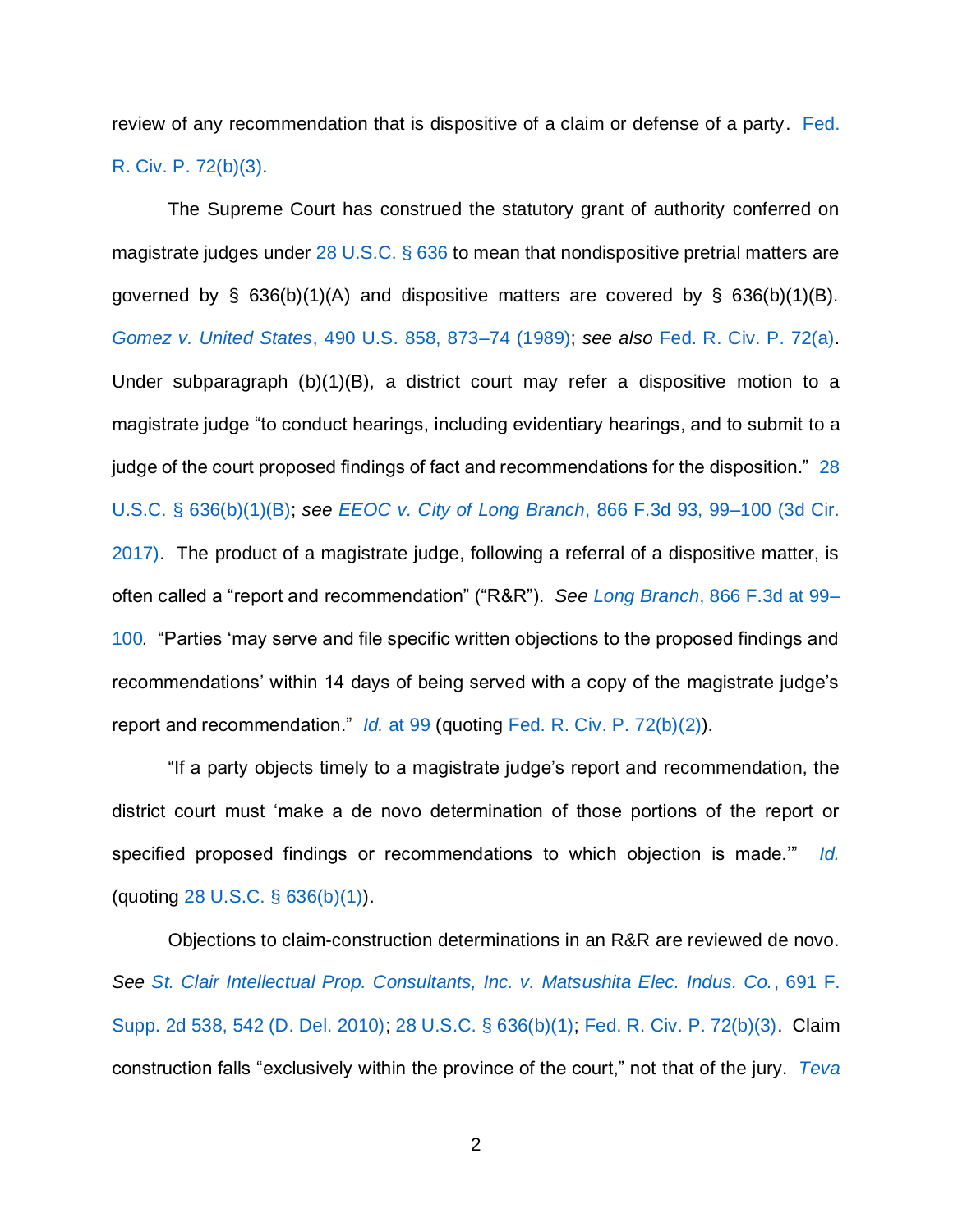*[Pharm. USA, Inc. v. Sandoz, Inc.](https://www.westlaw.com/Document/I112387f2a08611e4a795ac035416da91/View/FullText.html?transitionType=Default&contextData=(sc.Default)&VR=3.0&RS=da3.0&fragmentIdentifier=co_pp_sp_708_837)*, 135 S. Ct. 831, 837 (2015) (quoting *[Markman v.](https://www.westlaw.com/Document/I38ff27d39c4611d991d0cc6b54f12d4d/View/FullText.html?transitionType=Default&contextData=(sc.Default)&VR=3.0&RS=da3.0&fragmentIdentifier=co_pp_sp_780_372)  [Westview Instruments, Inc.](https://www.westlaw.com/Document/I38ff27d39c4611d991d0cc6b54f12d4d/View/FullText.html?transitionType=Default&contextData=(sc.Default)&VR=3.0&RS=da3.0&fragmentIdentifier=co_pp_sp_780_372)*, 517 U.S. 370, 372 (1996)). It is proper for courts to "treat the ultimate question of the proper construction of the patent as a question of law in the way that [courts] treat document construction as a question of law." *Id.* [at 837](https://www.westlaw.com/Document/I112387f2a08611e4a795ac035416da91/View/FullText.html?transitionType=Default&contextData=(sc.Default)&VR=3.0&RS=da3.0&fragmentIdentifier=co_pp_sp_708_837)

### **III. DISCUSSION**

Sysmex is the assignee of the asserted patents, the '350 and '351 patents.<sup>1</sup> D.I. [1 at 2.](https://ecf.ded.uscourts.gov/doc1/04304526353?page=2) The asserted patents describe "sample analyzers having a plurality of detectors for sensing blood samples or body-fluid samples, including at least one multi-mode detector that can operate in both the blood measuring mode and the body fluid measuring mode." [D.I. 1 at 3.](https://ecf.ded.uscourts.gov/doc1/04304526353?page=3) The parties set out eight disputed claim terms for the Court's review. Following briefing, [D.I. 133,](https://ecf.ded.uscourts.gov/doc1/04304979909) and a *Markman* hearing, [D.I. 146,](https://ecf.ded.uscourts.gov/doc1/04314998168) the magistrate judge issued his R&R construing the disputed claim terms, [D.I. 230.](https://ecf.ded.uscourts.gov/doc1/04315175755) BCI objects to two of Judge Burke's recommended constructions, "controller programmed to" and "a blood measuring mode / a body fluid measuring mode." [D.I. 257.](https://ecf.ded.uscourts.gov/doc1/04315206986) The Court has reviewed the parties' claim-construction filings, [D.I. 96;](https://ecf.ded.uscourts.gov/doc1/04314877902) [D.I. 133,](https://ecf.ded.uscourts.gov/doc1/04304979909) the transcript of the *Markman* hearing, [D.I.](https://ecf.ded.uscourts.gov/doc1/04314998168)  [146,](https://ecf.ded.uscourts.gov/doc1/04314998168) Judge Burke's claim-construction R&R, [D.I. 230,](https://ecf.ded.uscourts.gov/doc1/04315175755) BCI's objection to the R&R, [D.I.](https://ecf.ded.uscourts.gov/doc1/04315206986)  [257,](https://ecf.ded.uscourts.gov/doc1/04315206986) and certification, [D.I. 266,](https://ecf.ded.uscourts.gov/doc1/04315211726) as well as Sysmex's response to the objection, [D.I. 284.](https://ecf.ded.uscourts.gov/doc1/04305223267)

#### **A. Principles of Claim Construction**

The claims of a patent define the scope of the patent. *[Phillips v. AWH Corp.](https://www.westlaw.com/Document/Icab1f7b8f2df11d9bf60c1d57ebc853e/View/FullText.html?transitionType=Default&contextData=(sc.Default)&VR=3.0&RS=da3.0&fragmentIdentifier=co_pp_sp_506_1312)*, 415 [F.3d 1303, 1312 \(Fed. Cir. 2005\)](https://www.westlaw.com/Document/Icab1f7b8f2df11d9bf60c1d57ebc853e/View/FullText.html?transitionType=Default&contextData=(sc.Default)&VR=3.0&RS=da3.0&fragmentIdentifier=co_pp_sp_506_1312) (en banc). The claims of a patent are of primary importance in determining what is patentable and the function and purpose of a claim is to "delimit the right to exclude." *[Id.](https://www.westlaw.com/Document/Icab1f7b8f2df11d9bf60c1d57ebc853e/View/FullText.html?transitionType=Default&contextData=(sc.Default)&VR=3.0&RS=da3.0)* The purpose of claim construction is to "determin[e]

<sup>&</sup>lt;sup>1</sup> The parties agree the asserted patents share the same specification and thus the magistrate judge cited primarily to the '350 patent in his claim-construction order. [D.I. 133 at 2;](https://ecf.ded.uscourts.gov/doc1/04304979909?page=2) [D.I. 230 at 2.](https://ecf.ded.uscourts.gov/doc1/04315175755?page=2)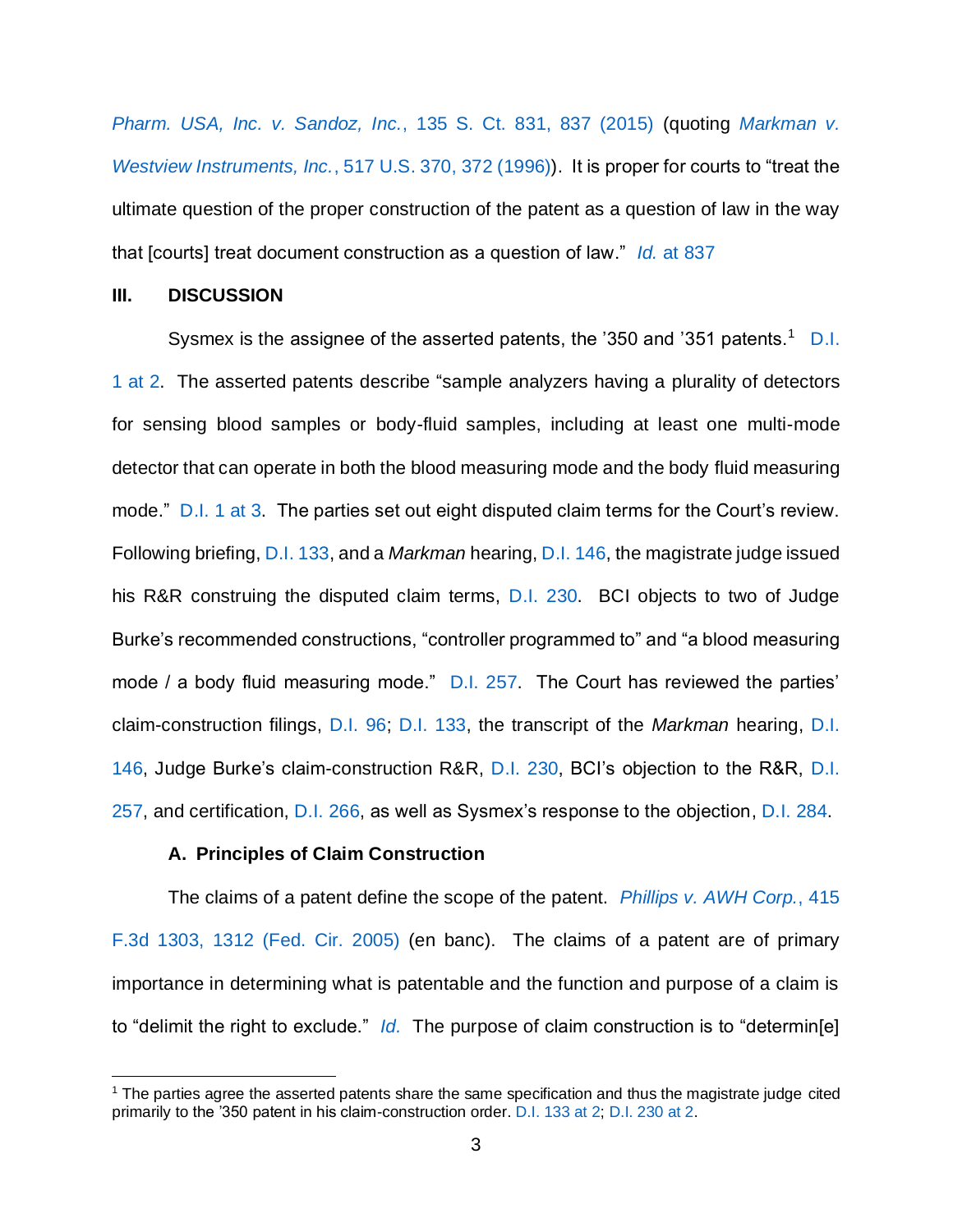the meaning and scope of the patent claims asserted to be infringed." *[Markman v.](https://www.westlaw.com/Document/I702aeb95918111d9bc61beebb95be672/View/FullText.html?transitionType=Default&contextData=(sc.Default)&VR=3.0&RS=da3.0&fragmentIdentifier=co_pp_sp_506_976)  Westview Instruments, Inc.*[, 52 F.3d 967, 976 \(Fed. Cir. 1995\)](https://www.westlaw.com/Document/I702aeb95918111d9bc61beebb95be672/View/FullText.html?transitionType=Default&contextData=(sc.Default)&VR=3.0&RS=da3.0&fragmentIdentifier=co_pp_sp_506_976) (en banc), *aff'd*, [517 U.S.](https://www.westlaw.com/Document/I38ff27d39c4611d991d0cc6b54f12d4d/View/FullText.html?transitionType=Default&contextData=(sc.Default)&VR=3.0&RS=da3.0)  [370 \(1996\).](https://www.westlaw.com/Document/I38ff27d39c4611d991d0cc6b54f12d4d/View/FullText.html?transitionType=Default&contextData=(sc.Default)&VR=3.0&RS=da3.0) A claim construction order will dictate how the court will instruct the jury regarding a claim's scope. *[O2 Micro Int'l Ltd. v. Beyond Innovation Tech.](https://www.westlaw.com/Document/I6ed9ce51018c11dda9c2f716e0c816ba/View/FullText.html?transitionType=Default&contextData=(sc.Default)&VR=3.0&RS=da3.0&fragmentIdentifier=co_pp_sp_506_1359) Co., Ltd.*, 521 [F.3d 1351, 1359 \(Fed. Cir. 2008\).](https://www.westlaw.com/Document/I6ed9ce51018c11dda9c2f716e0c816ba/View/FullText.html?transitionType=Default&contextData=(sc.Default)&VR=3.0&RS=da3.0&fragmentIdentifier=co_pp_sp_506_1359)

The process of construing a claim term begins with the words of the claims. *Phillips*[, 415 F.3d at 1312–](https://www.westlaw.com/Document/Icab1f7b8f2df11d9bf60c1d57ebc853e/View/FullText.html?transitionType=Default&contextData=(sc.Default)&VR=3.0&RS=da3.0&fragmentIdentifier=co_pp_sp_506_1312)14; *[Vitronics Corp. v. Conceptronic, Inc.](https://www.westlaw.com/Document/I6a48c346933a11d993e6d35cc61aab4a/View/FullText.html?transitionType=Default&contextData=(sc.Default)&VR=3.0&RS=da3.0&fragmentIdentifier=co_pp_sp_506_1582)*, 90 F.3d 1576, 1582 [\(Fed. Cir. 1996\).](https://www.westlaw.com/Document/I6a48c346933a11d993e6d35cc61aab4a/View/FullText.html?transitionType=Default&contextData=(sc.Default)&VR=3.0&RS=da3.0&fragmentIdentifier=co_pp_sp_506_1582) "[A]bsent contravening evidence from the specification or prosecution history, plain and unambiguous claim language controls the construction analysis." *[DSW,](https://www.westlaw.com/Document/Ie85049996e1411ddbc7bf97f340af743/View/FullText.html?transitionType=Default&contextData=(sc.Default)&VR=3.0&RS=da3.0&fragmentIdentifier=co_pp_sp_506_1347)  Inc. v. Shoe Pavilion, Inc.*[, 537 F.3d 1342, 1347 \(Fed. Cir. 2008\)](https://www.westlaw.com/Document/Ie85049996e1411ddbc7bf97f340af743/View/FullText.html?transitionType=Default&contextData=(sc.Default)&VR=3.0&RS=da3.0&fragmentIdentifier=co_pp_sp_506_1347) (citing *N. [Telecom Ltd.](https://www.westlaw.com/Document/If3ce1c51798611d9ac1ffa9f33b6c3b0/View/FullText.html?transitionType=Default&contextData=(sc.Default)&VR=3.0&RS=da3.0&fragmentIdentifier=co_pp_sp_506_1295)  v. Samsung Elecs. Co.*[, 215 F.3d 1281, 1295 \(Fed. Cir. 2000\)\)](https://www.westlaw.com/Document/If3ce1c51798611d9ac1ffa9f33b6c3b0/View/FullText.html?transitionType=Default&contextData=(sc.Default)&VR=3.0&RS=da3.0&fragmentIdentifier=co_pp_sp_506_1295). However, the claims "must be read in view of the specification, of which they are a part." *Phillips*[, 415 F.3d at](https://www.westlaw.com/Document/Icab1f7b8f2df11d9bf60c1d57ebc853e/View/FullText.html?transitionType=Default&contextData=(sc.Default)&VR=3.0&RS=da3.0&fragmentIdentifier=co_pp_sp_506_1315)  [1315](https://www.westlaw.com/Document/Icab1f7b8f2df11d9bf60c1d57ebc853e/View/FullText.html?transitionType=Default&contextData=(sc.Default)&VR=3.0&RS=da3.0&fragmentIdentifier=co_pp_sp_506_1315) (quoting *Markman*[, 52 F.3d at 979\)](https://www.westlaw.com/Document/I702aeb95918111d9bc61beebb95be672/View/FullText.html?transitionType=Default&contextData=(sc.Default)&VR=3.0&RS=da3.0&fragmentIdentifier=co_pp_sp_506_979); *see [Tempo Lighting, Inc. v. Tivoli, LLC](https://www.westlaw.com/Document/I8c1fa56c925011e39ac8bab74931929c/View/FullText.html?transitionType=Default&contextData=(sc.Default)&VR=3.0&RS=da3.0&fragmentIdentifier=co_pp_sp_506_977)*, 742 [F.3d 973, 977 \(Fed. Cir. 2014\)](https://www.westlaw.com/Document/I8c1fa56c925011e39ac8bab74931929c/View/FullText.html?transitionType=Default&contextData=(sc.Default)&VR=3.0&RS=da3.0&fragmentIdentifier=co_pp_sp_506_977) (stating in claim construction, the court "gives primacy to the language of the claims, followed by the specification"). Additionally, the prosecution history, while not literally within the patent document, serves as intrinsic evidence for purposes of claim construction. *See Phillips*[, 415 F.3d at 1317](https://www.westlaw.com/Document/Icab1f7b8f2df11d9bf60c1d57ebc853e/View/FullText.html?transitionType=Default&contextData=(sc.Default)&VR=3.0&RS=da3.0&fragmentIdentifier=co_pp_sp_506_1317)*.*

If a claim term remains ambiguous after an examination of intrinsic evidence, the court may resort to extrinsic evidence. *[Interactive Gift Express, Inc. v. Compuserve, Inc.](https://www.westlaw.com/Document/I6f0d05f179bb11d99c4dbb2f0352441d/View/FullText.html?transitionType=Default&contextData=(sc.Default)&VR=3.0&RS=da3.0&fragmentIdentifier=co_pp_sp_506_1332)*, [256 F.3d 1323, 1332](https://www.westlaw.com/Document/I6f0d05f179bb11d99c4dbb2f0352441d/View/FullText.html?transitionType=Default&contextData=(sc.Default)&VR=3.0&RS=da3.0&fragmentIdentifier=co_pp_sp_506_1332) (Fed. Cir. 2001). Extrinsic evidence includes expert and inventor testimony, dictionaries, and learned treatises. *Phillips*[, 415 F.3d at 1317–](https://www.westlaw.com/Document/Icab1f7b8f2df11d9bf60c1d57ebc853e/View/FullText.html?transitionType=Default&contextData=(sc.Default)&VR=3.0&RS=da3.0&fragmentIdentifier=co_pp_sp_506_1317)18. Extrinsic evidence is less reliable and less persuasive than intrinsic evidence since such evidence is not part of the patent and was not created concurrently with the prosecution of the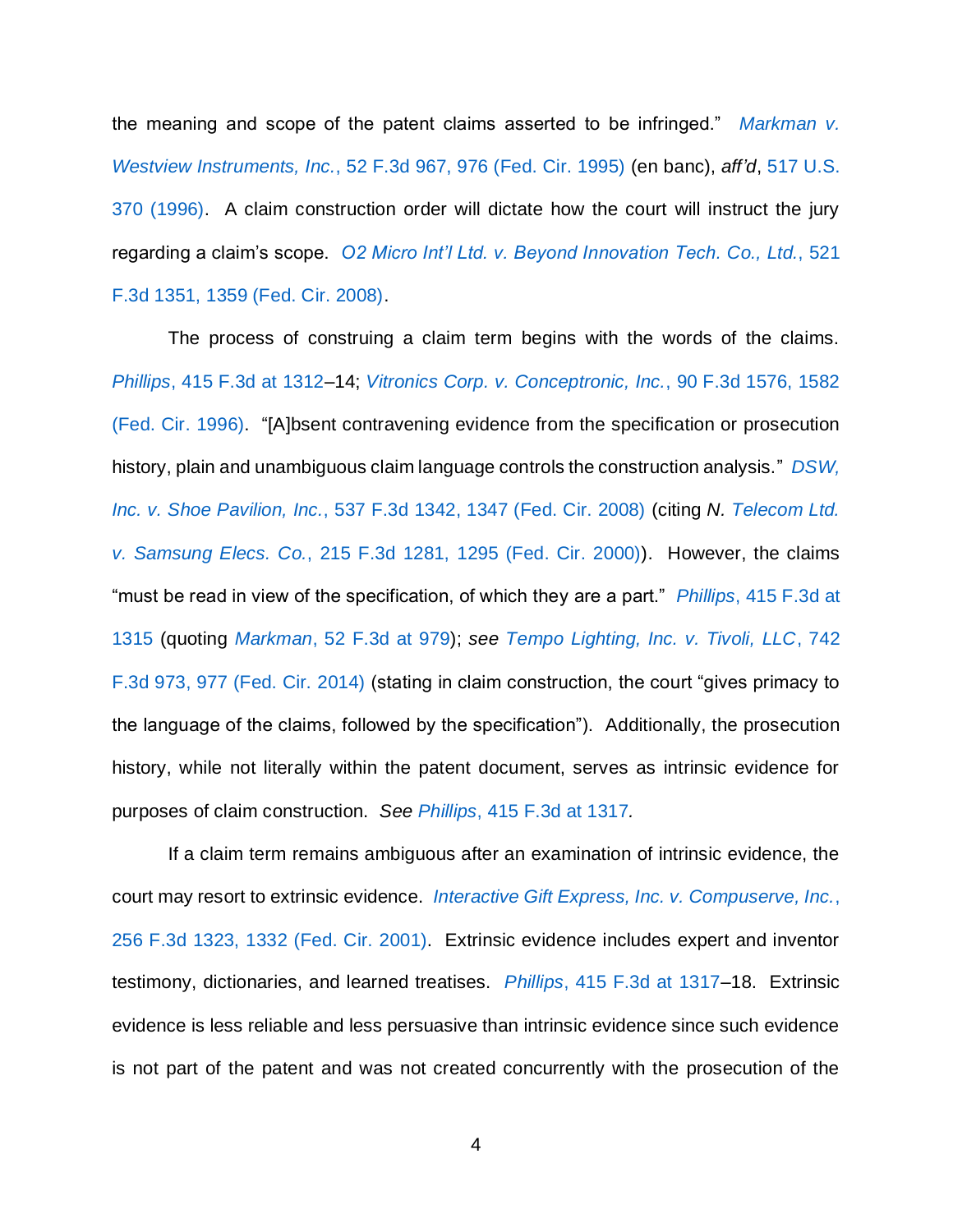patent. *Id.* [at 1317–](https://www.westlaw.com/Document/Icab1f7b8f2df11d9bf60c1d57ebc853e/View/FullText.html?transitionType=Default&contextData=(sc.Default)&VR=3.0&RS=da3.0&fragmentIdentifier=co_pp_sp_506_1317)19; *[Summit 6, LLC v. Samsung Elecs.](https://www.westlaw.com/Document/I78b3c4b6608d11e5b86bd602cb8781fa/View/FullText.html?transitionType=Default&contextData=(sc.Default)&VR=3.0&RS=da3.0&fragmentIdentifier=co_pp_sp_506_1290) Co.*, 802 F.3d 1283, 1290 [\(Fed. Cir. 2015\)](https://www.westlaw.com/Document/I78b3c4b6608d11e5b86bd602cb8781fa/View/FullText.html?transitionType=Default&contextData=(sc.Default)&VR=3.0&RS=da3.0&fragmentIdentifier=co_pp_sp_506_1290) ("Although courts are permitted to consider extrinsic evidence, like expert testimony, dictionaries, and treatises, such evidence is generally of less significance than the intrinsic record."). "Extrinsic evidence may not be used 'to contradict claim meaning that is unambiguous in light of the intrinsic evidence.'" *Summit 6, LLC*[, 802 F.3d at 1290](https://www.westlaw.com/Document/I78b3c4b6608d11e5b86bd602cb8781fa/View/FullText.html?transitionType=Default&contextData=(sc.Default)&VR=3.0&RS=da3.0&fragmentIdentifier=co_pp_sp_506_1290) (quoting *Phillips*[, 415 F.3d at 1324\)](https://www.westlaw.com/Document/Icab1f7b8f2df11d9bf60c1d57ebc853e/View/FullText.html?transitionType=Default&contextData=(sc.Default)&VR=3.0&RS=da3.0&fragmentIdentifier=co_pp_sp_506_1324).

"[A] district court is not obligated to construe terms with ordinary meanings, lest trial courts be inundated with requests to parse the meaning of every word in the asserted claims." *O2 Micro Int'l Ltd.*[, 521 F.3d at 1360.](https://www.westlaw.com/Document/I6ed9ce51018c11dda9c2f716e0c816ba/View/FullText.html?transitionType=Default&contextData=(sc.Default)&VR=3.0&RS=da3.0&fragmentIdentifier=co_pp_sp_506_1360) However, when the parties raise an actual dispute regarding the proper scope of these claims, the court, not the jury, must resolve that dispute. *See [id.](https://www.westlaw.com/Document/I6ed9ce51018c11dda9c2f716e0c816ba/View/FullText.html?transitionType=Default&contextData=(sc.Default)&VR=3.0&RS=da3.0)*

The words of a claim are generally given their ordinary and customary meaning, which is the meaning a term would have to a person of ordinary skill in the art in question at the time of the invention. *Phillips*[, 415 F.3d at 1313.](https://www.westlaw.com/Document/Icab1f7b8f2df11d9bf60c1d57ebc853e/View/FullText.html?transitionType=Default&contextData=(sc.Default)&VR=3.0&RS=da3.0&fragmentIdentifier=co_pp_sp_506_1313) The inquiry into how a person of ordinary skill in the art understands a term provides an objective baseline for which to begin claim interpretation. *[Id.](https://www.westlaw.com/Document/Icab1f7b8f2df11d9bf60c1d57ebc853e/View/FullText.html?transitionType=Default&contextData=(sc.Default)&VR=3.0&RS=da3.0)* "In some cases, the ordinary meaning of claim language . . . may be readily apparent even to lay judges, and claim construction in such cases involves little more than the application of the widely accepted meaning of commonly understood words." *Id.* [at 1314.](https://www.westlaw.com/Document/Icab1f7b8f2df11d9bf60c1d57ebc853e/View/FullText.html?transitionType=Default&contextData=(sc.Default)&VR=3.0&RS=da3.0&fragmentIdentifier=co_pp_sp_506_1314)

### **B. The Claim Terms**

#### *1. Claim Terms to which the Parties Did Not Object*

The parties did not object to the magistrate judge's construction of six of the eight claim terms as follows: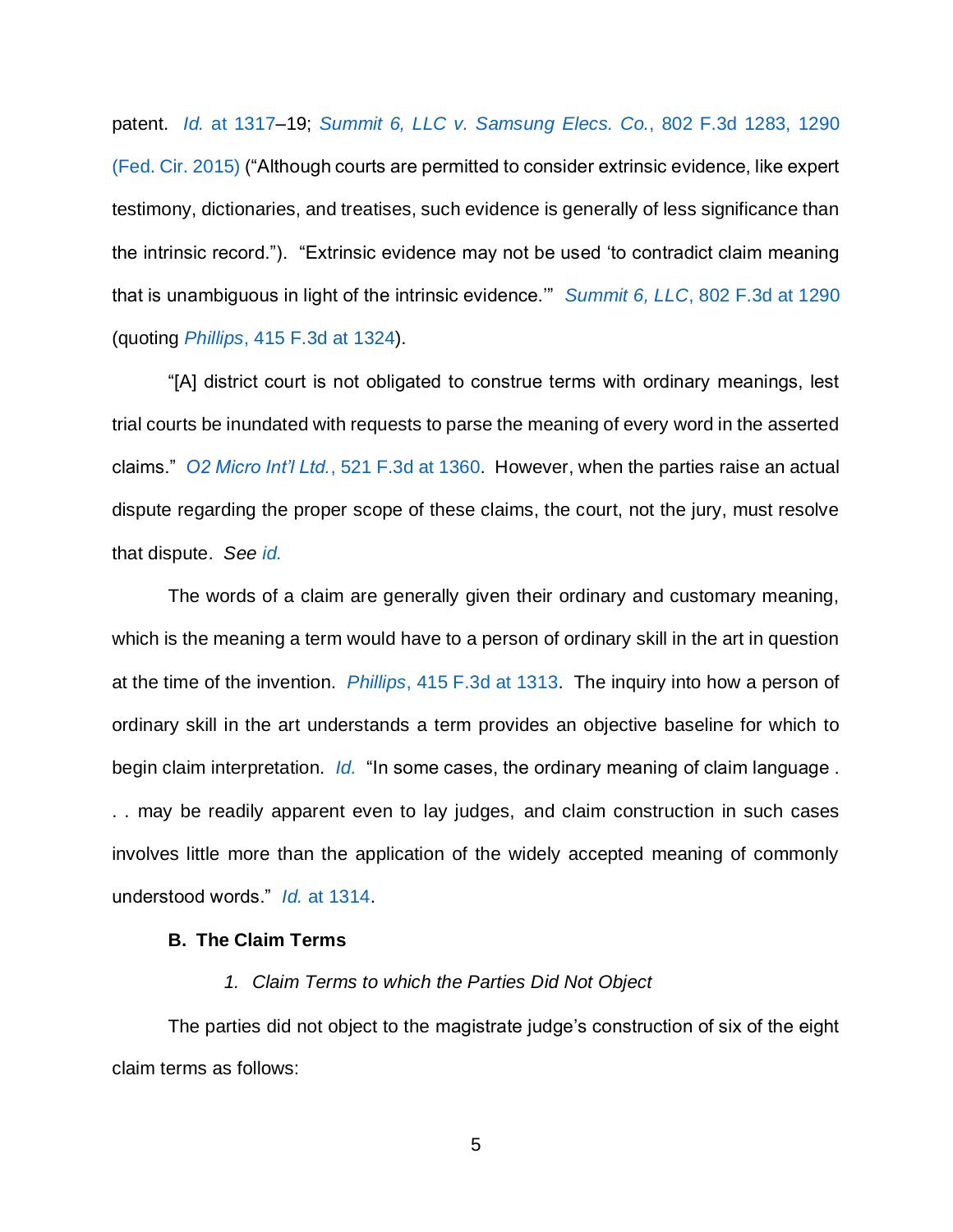1) *"Separately displaying" / "separately display."* The magistrate judge adopted Sysmex's proposed construction and construed these terms to mean "are each individually displayed." [D.I. 230 at 16–](https://ecf.ded.uscourts.gov/doc1/04315175755?page=16)19. He rejected BCI's proposed construction of plain and ordinary meaning because the intrinsic evidence (including the claim language and figures) as well as extrinsic dictionary evidence demonstrated the drafters meant "separately" to mean "individually." [D.I. 230 at](https://ecf.ded.uscourts.gov/doc1/04315175755?page=19)  [19.](https://ecf.ded.uscourts.gov/doc1/04315175755?page=19)

2) "*Display on an input screen (1) at least two sample-type options that comprise concurrent display of a blood sample option and a body fluid sample option each [independently selectable / selectable independently] from the other on the input screen."* The magistrate judge concluded that, based on the briefing, there was no real dispute as to this term and thus concluded it should be afforded its plain and ordinary meaning. [D.I. 230 at 21–](https://ecf.ded.uscourts.gov/doc1/04315175755?page=21)22.

3) *"A second test result screen."* The magistrate judge adopted Sysmex's proposed construction and construed this term to mean "a body fluid measuring mode test result screen not used in the blood measuring mode." [D.I. 230 at 25.](https://ecf.ded.uscourts.gov/doc1/04315175755?page=25) It rejected BCI's contention that the second test results screen was not "mutually exclusive of other screens" and could therefore possibly include a blood measuring mode because the plain language of the claims indicated the two-test results screen were not the same and the second test result screen is specific to the body fluid measuring mode. [D.I. 230 at 23–](https://ecf.ded.uscourts.gov/doc1/04315175755?page=23)24.

4) *"Electrical detector" and "optical detector."* Sysmex proposed these terms be afforded their plain and ordinary meaning while BCI proposed that "electrical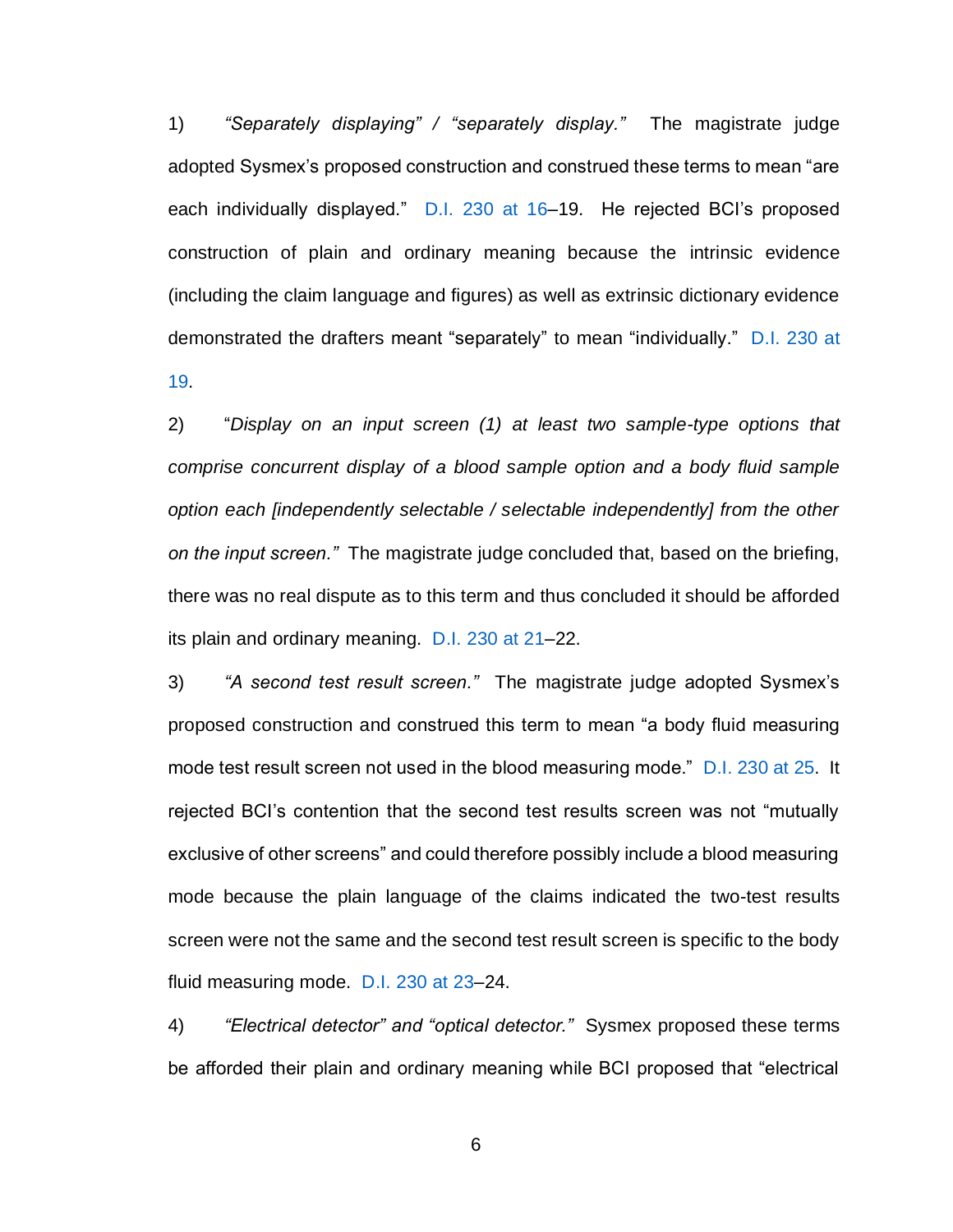detector" be construed to mean a "detector that measures electrical properties of blood and body fluid, rather than optical properties" while "optical detector" be construed to mean a "detector that measures optical properties of blood and body fluid, rather than electrical properties." [D.I. 230 at 25–](https://ecf.ded.uscourts.gov/doc1/04315175755?page=25)26. The Court agreed with BCI because the claim requires a "plurality of detectors" that comprise "at least one optical detector" and "at least one electrical detector," thereby indicating the two detectors are different detectors rather than the same detector. [D.I. 230 at 26.](https://ecf.ded.uscourts.gov/doc1/04315175755?page=26) Thus, the magistrate judge recommended that "electrical detector" be construed to mean "detector that measures electrical properties, rather than optical properties" and the term "optical detector" be construed to mean "detector that measures optical properties, rather than electrical properties." [D.I. 230 at 27–](https://ecf.ded.uscourts.gov/doc1/04315175755?page=27)28.

5) *"Mono-nucleated cells" and "poly-nucleated cells."* Sysmex proposed no construction was needed for these terms, or, alternatively, "cells with a single nucleus" and "cells with two or more nuclei," respectively. [D.I. 230 at 28.](https://ecf.ded.uscourts.gov/doc1/04315175755?page=28) In contrast, BCI contended that mono-nucleated cells should be limited to "lymphocytes and monocytes" while poly-nucleated cells should be limited to "neutrophils, eosinophils, and basophils," all specific types of white blood cells. [D.I. 230 at 28.](https://ecf.ded.uscourts.gov/doc1/04315175755?page=28) Because the claims themselves did not limit these types of cells in the way BCI proposed, the magistrate judge recommended that "mono-nucleated cells" be construed to mean "cells with a single nucleus" and "poly-nucleated cells" be construed to mean "cells with two or more nuclei." [D.I. 230 at 33.](https://ecf.ded.uscourts.gov/doc1/04315175755?page=33)

6) *"Total [count] of nucleated cells."* Because the parties' dispute over this claim term mirrored their dispute over the terms "mono" and "poly" nucleated cells,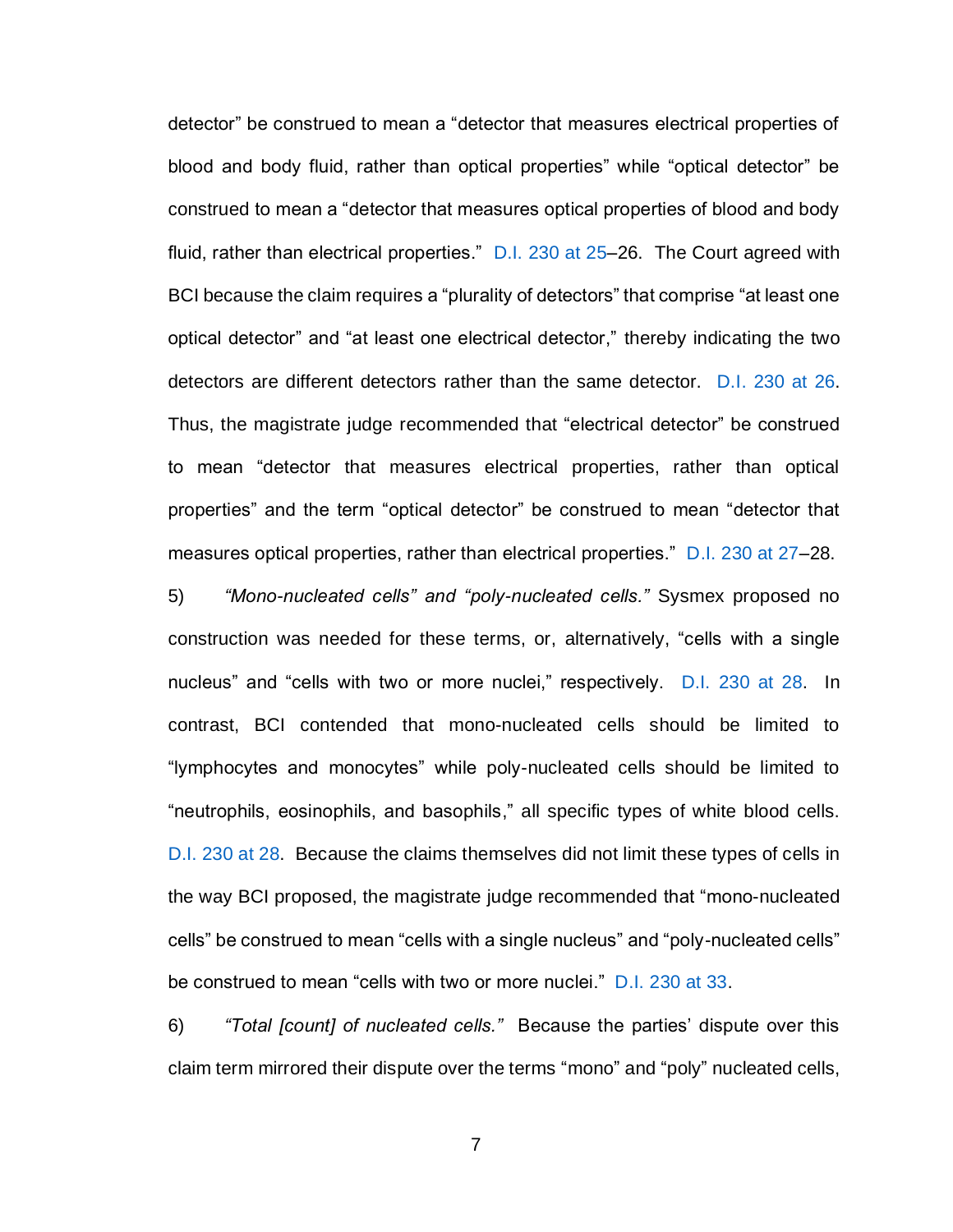the magistrate judge again concluded that the total cell count was not limited to the five types of white blood cells BCI proposed and thus recommended this term be construed to mean "total [count] of cells having one or more nucleus." [D.I. 230 at](https://ecf.ded.uscourts.gov/doc1/04315175755?page=33)  [33–](https://ecf.ded.uscourts.gov/doc1/04315175755?page=33)35.

Having reviewed the record, the Court agrees the magistrate judge correctly construed these six unobjected-to claim terms.

### *2. Claim Terms to Which BCI Objects*

BCI objects to the magistrate judge's construction of the two remaining claim terms: "controller programmed to" and "a blood measuring mode / a body fluid measuring mode."

The first disputed term, "controller programmed to," appears in every independent claim of the asserted patents. *See* [D.I. 20 at 5.](https://ecf.ded.uscourts.gov/doc1/04304670169?page=5) As to the term "controller programed to," Sysmex proposed no construction was necessary and the term should be given its plain and ordinary meaning. [D.I. 230 at 6.](https://ecf.ded.uscourts.gov/doc1/04315175755?page=6) BCI contended that this was a means-plus-function term within the meaning of [35 U.S.C. § 112\(f\)](https://www.westlaw.com/Document/NDFCE2540E26C11E1980BB7181640365D/View/FullText.html?transitionType=Default&contextData=(sc.Default)&VR=3.0&RS=da3.0) which provides, "An element in a claim for a combination may be expressed as a means or step for performing a specified function without the recital of structure, material, or acts in support thereof." The magistrate judge recommended adopting Sysmex's proposal and finding no construction was needed for this term. *Id.* [at 13.](https://ecf.ded.uscourts.gov/doc1/04315175755?page=13) BCI objects to the magistrate judge's recommended construction, arguing the magistrate judge ignored its argument that this term goes beyond what a person of ordinary skill in the art would understand a "controller" to mean, that Sysmex has changed its definition of "controller" via its final infringement contentions, and that the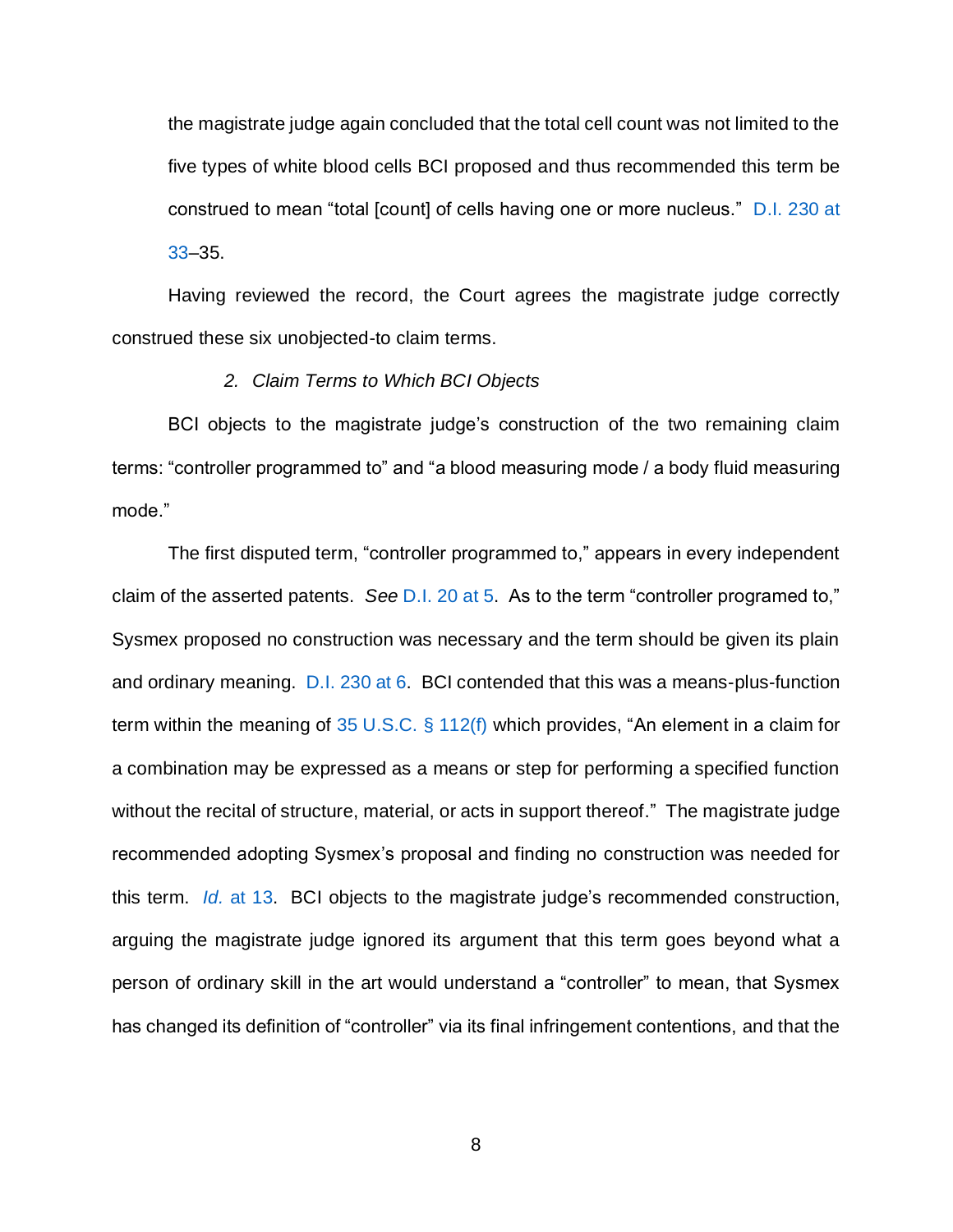magistrate judge ignored BCI's expert witness's testimony and misread the applicable case law. [D.I. 257.](https://ecf.ded.uscourts.gov/doc1/04315206986)

The standard by which a court determines "whether § 112, para. 6 applies 'is whether the words of the claim are understood by persons of ordinary skill in the art to have a sufficiently definite meaning as the name for structure.'" *[Diebold Nixdorf, Inc. v.](https://www.westlaw.com/Document/I24908860a0a511e89fc9c0a8a8f09d21/View/FullText.html?transitionType=Default&contextData=(sc.Default)&VR=3.0&RS=da3.0&fragmentIdentifier=co_pp_sp_506_1297)  Int'l Trade Comm'n*[, 899 F.3d 1291, 1297 \(Fed. Cir. 2018\)](https://www.westlaw.com/Document/I24908860a0a511e89fc9c0a8a8f09d21/View/FullText.html?transitionType=Default&contextData=(sc.Default)&VR=3.0&RS=da3.0&fragmentIdentifier=co_pp_sp_506_1297) (quoting *[Williamson v. Citrix](https://www.westlaw.com/Document/I1db16d69140f11e5b4bafa136b480ad2/View/FullText.html?transitionType=Default&contextData=(sc.Default)&VR=3.0&RS=da3.0&fragmentIdentifier=co_pp_sp_506_1349)  Online, LLC*[, 792 F.3d 1339, 1349 \(Fed. Cir. 2015\)\)](https://www.westlaw.com/Document/I1db16d69140f11e5b4bafa136b480ad2/View/FullText.html?transitionType=Default&contextData=(sc.Default)&VR=3.0&RS=da3.0&fragmentIdentifier=co_pp_sp_506_1349). If the claim term does not use the word "means," there is a rebuttable presumption that the provision does not apply and the party claiming it is a means-plus-function term must demonstrate by a preponderance of the evidence that the claim "fails to recite sufficiently definite structure" or "recites a function without reciting sufficient structure for performing that function." *Id.* [at 1298.](https://www.westlaw.com/Document/I24908860a0a511e89fc9c0a8a8f09d21/View/FullText.html?transitionType=Default&contextData=(sc.Default)&VR=3.0&RS=da3.0&fragmentIdentifier=co_pp_sp_506_1298)

The Court agrees with the magistrate judge that BCI did not meet its burden to show that "controller programmed to" should be construed as a means-plus-function term. In particular, the magistrate judge correctly pointed to case law demonstrating that "controller" describes a known class of structures and is not merely a nonce term describing only functions. [D.I. 230 at 6–](https://ecf.ded.uscourts.gov/doc1/04315175755?page=6)11. In its objection, BCI reiterates its same arguments and claims that Sysmex's final infringement contentions changed the way Sysmex proposed to construe this term. [D.I. 257 at 4–](https://ecf.ded.uscourts.gov/doc1/04315206986?page=4)10. The magistrate judge thoroughly addressed all of BCI's arguments in his R&R, and Sysmex's infringement contentions do not raise novel arguments nor are they properly considered for purposes of claim construction. *See [Wilson Sporting Goods Co. v. Hillerich & Bradsby Co.](https://www.westlaw.com/Document/Iec7a9594ba6911da8cccb4c14e983401/View/FullText.html?transitionType=Default&contextData=(sc.Default)&VR=3.0&RS=da3.0&fragmentIdentifier=co_pp_sp_506_1330)*, 442 [F.3d 1322, 1330–31 \(Fed. Cir. 2006\)](https://www.westlaw.com/Document/Iec7a9594ba6911da8cccb4c14e983401/View/FullText.html?transitionType=Default&contextData=(sc.Default)&VR=3.0&RS=da3.0&fragmentIdentifier=co_pp_sp_506_1330) ("[C]laims may not be construed with reference to the accused device." (quoting *[NeoMagic Corp. v. Trident Microsystems, Inc.](https://www.westlaw.com/Document/I9d01d17279d411d9ac1ffa9f33b6c3b0/View/FullText.html?transitionType=Default&contextData=(sc.Default)&VR=3.0&RS=da3.0&fragmentIdentifier=co_pp_sp_506_1074)*, 287 F.3d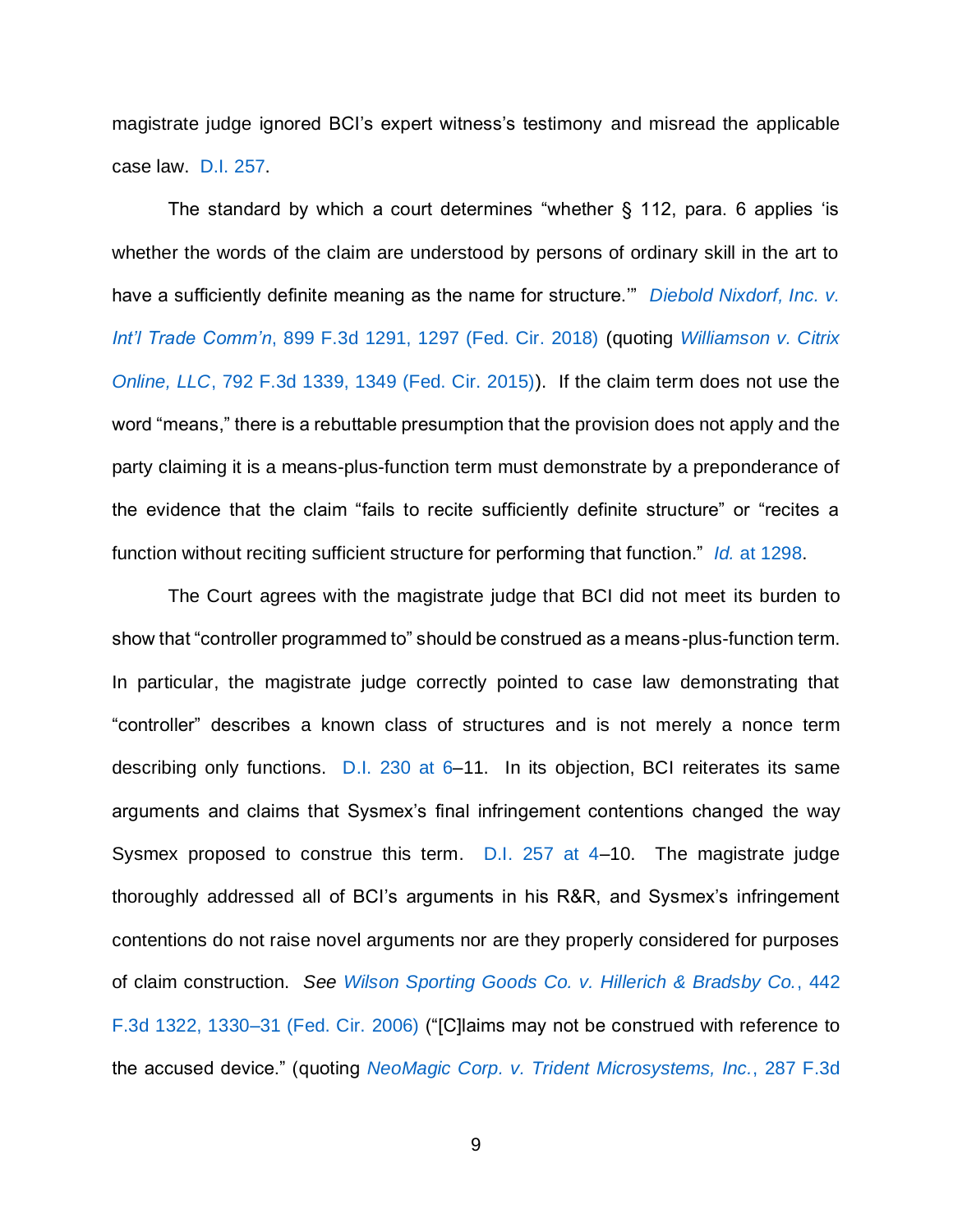[1062, 1074 \(Fed. Cir. 2002\)\)](https://www.westlaw.com/Document/I9d01d17279d411d9ac1ffa9f33b6c3b0/View/FullText.html?transitionType=Default&contextData=(sc.Default)&VR=3.0&RS=da3.0&fragmentIdentifier=co_pp_sp_506_1074)). The Court therefore adopts the magistrate judge's recommendation that the term "controller programmed to" is not a means-plus-function term and that no construction is needed for this term. [D.I. 230 at 13.](https://ecf.ded.uscourts.gov/doc1/04315175755?page=13)

Finally, as to the terms "a blood measuring mode" and "a body fluid measuring mode," the parties dispute whether the two modes must be defined to exclude one another. [D.I. 230 at 13.](https://ecf.ded.uscourts.gov/doc1/04315175755?page=13) The magistrate judge agreed with Sysmex that, in light of the claim language and intrinsic record, "a blood measuring mode" should be construed to mean "a sample analyzer operation mode, different from the body fluid measuring mode, used for measuring cells in a blood sample" and "a body fluid measuring mode" should be construed to mean "a sample analyzer operation mode, different from the blood measuring mode, used for measuring cells in a body fluid sample." *Id.* [at 16;](https://ecf.ded.uscourts.gov/doc1/04315175755?page=16) *see also [Becton, Dickinson & Co. v. Tyco Healthcare Grp., LP](https://www.westlaw.com/Document/I2ead86419bc911df9d41aa3fcf7bbc6d/View/FullText.html?transitionType=Default&contextData=(sc.Default)&VR=3.0&RS=da3.0&fragmentIdentifier=co_pp_sp_506_1254)*, 616 F.3d 1249, 1254 (Fed. Cir. [2010\)](https://www.westlaw.com/Document/I2ead86419bc911df9d41aa3fcf7bbc6d/View/FullText.html?transitionType=Default&contextData=(sc.Default)&VR=3.0&RS=da3.0&fragmentIdentifier=co_pp_sp_506_1254) ("Where a claim lists elements separately, 'the clear implication of the claim language' is that those elements are 'distinct component[s]' of the patented invention." (quoting *Gaus v. Conair Corp.*[, 363 F.3d 1284, 1288 \(Fed. Cir. 2004\)\)](https://www.westlaw.com/Document/I6abf186689fd11d9ac45f46c5ea084a3/View/FullText.html?transitionType=Default&contextData=(sc.Default)&VR=3.0&RS=da3.0&fragmentIdentifier=co_pp_sp_506_1288)).

BCI objects to this construction, arguing it is inadequate because it does not define what "mode" means. [D.I. 257 at 11.](https://ecf.ded.uscourts.gov/doc1/04315206986?page=11) This is a novel argument that BCI did not raise in previous briefing or at the *Markman* hearing. Furthermore, in light of the evidence and reasoning cited by the magistrate judge, the Court finds his recommended construction of these terms is correct.